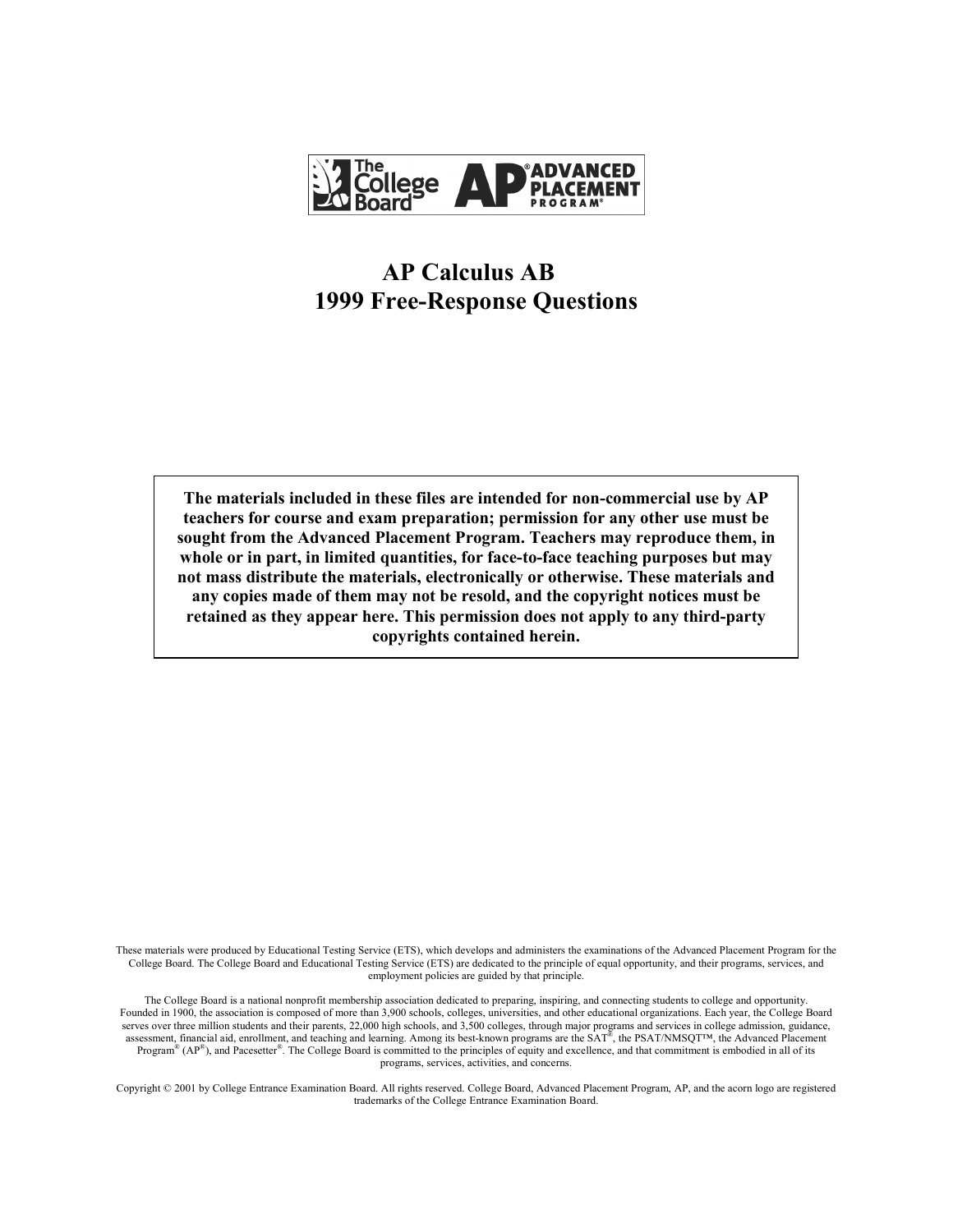### **1999**

The College Board Advanced Placement Examination CALCULUS AB SECTION II  $Time-1$  hour and 30 minutes Number of problems  $-6$ Percent of total grade  $-50$ 

#### **REMEMBER TO SHOW YOUR SETUPS AS DESCRIBED IN THE GENERAL INSTRUCTIONS.**

- 1. A particle moves along the *y*-axis with velocity given by  $v(t) = t \sin(t^2)$  for  $t \ge 0$ .
	- (a) In which direction (up or down) is the particle moving at time  $t = 1.5$ ? Why?
	- (b) Find the acceleration of the particle at time  $t = 1.5$ . Is the velocity of the particle increasing at  $t = 1.5$ ? Why or why not?
	- (c) Given that  $y(t)$  is the position of the particle at time t and that  $y(0) = 3$ , find  $y(2)$ .
	- (d) Find the total distance traveled by the particle from  $t = 0$  to  $t = 2$ .

### **GO ON TO THE NEXT PAGE**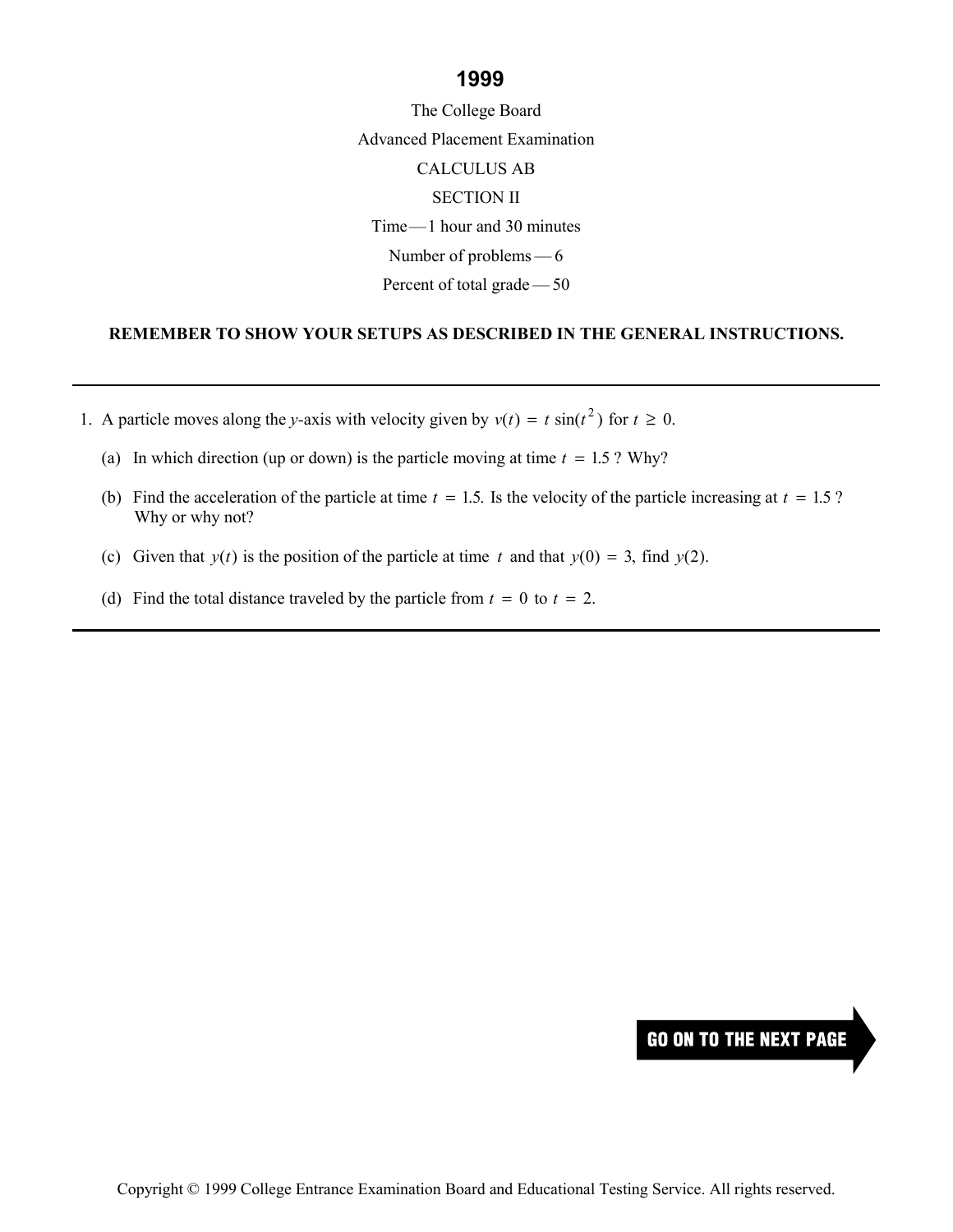

- 2. The shaded region, *R*, is bounded by the graph of  $y = x^2$  and the line  $y = 4$ , as shown in the figure above.
	- (a) Find the area of *R*.
	- (b) Find the volume of the solid generated by revolving *R* about the *x-*axis.
	- (c) There exists a number  $k, k > 4$ , such that when R is revolved about the line  $y = k$ , the resulting solid has the same volume as the solid in part (b). Write, but do not solve, an equation involving an integral expression that can be used to find the value of *k*.

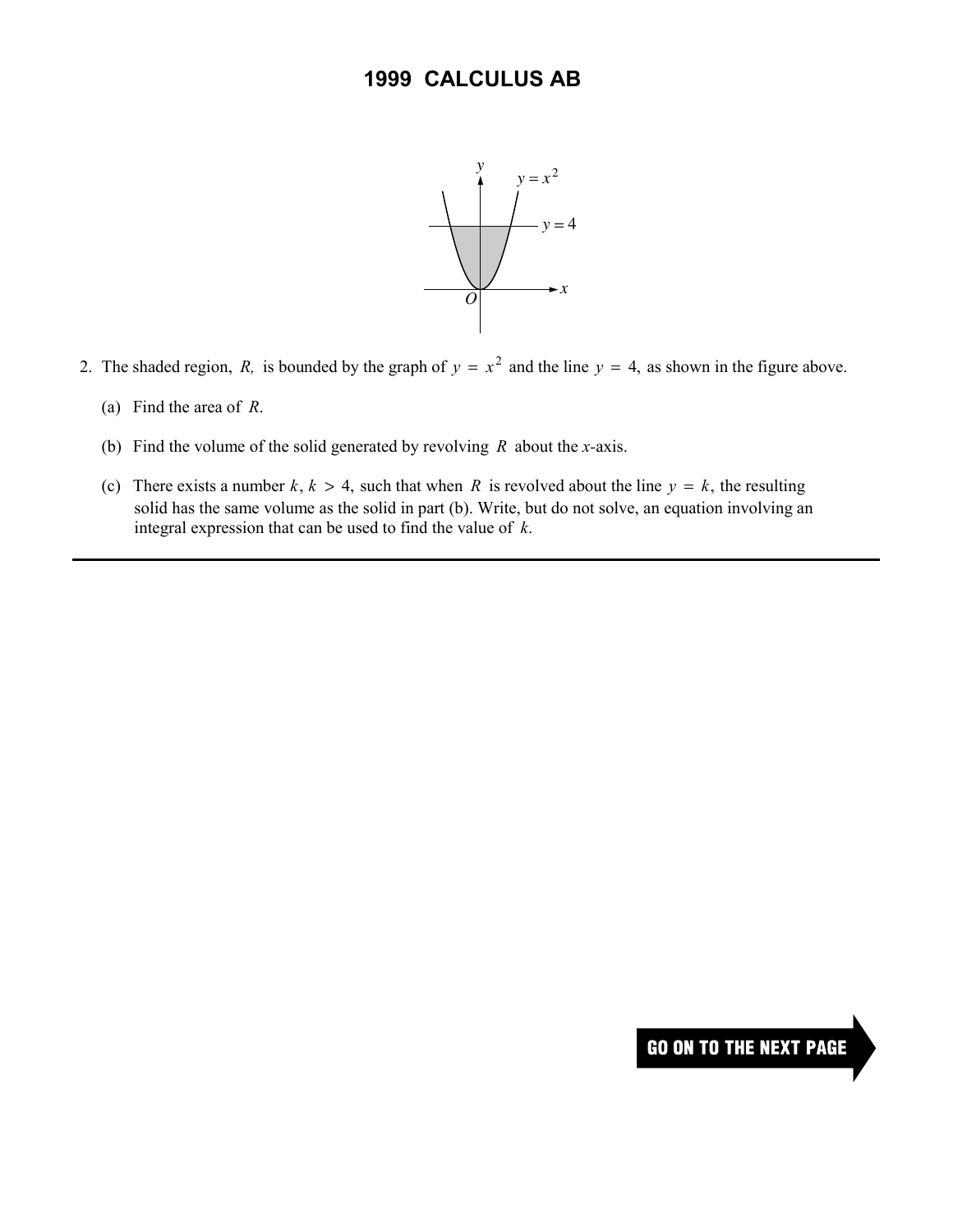### **1999 CALCULUS AB**

|         | R(t)               |
|---------|--------------------|
| (hours) | (gallons per hour) |
| 0       | 9.6                |
| 3       | 10.4               |
| 6       | 10.8               |
| 9       | 11.2               |
| 12      | 11.4               |
| 15      | 11.3               |
| 18      | 10.7               |
| 21      | 10.2               |
| 24      | 9.6                |

- 3. The rate at which water flows out of a pipe, in gallons per hour, is given by a differentiable function *R*  of time *t*. The table above shows the rate as measured every 3 hours for a 24-hour period.
	- (a) Use a midpoint Riemann sum with 4 subdivisions of equal length to approximate  $\int_0^{24} R(t) dt$ . Using correct units, explain the meaning of your answer in terms of water flow.
	- (b) Is there some time  $t$ ,  $0 < t < 24$ , such that  $R'(t) = 0$ ? Justify your answer.
	- (c) The rate of water flow  $R(t)$  can be approximated by  $Q(t) = \frac{1}{79} (768 + 23t t^2)$ . Use  $Q(t)$  to approximate the average rate of water flow during the 24-hour time period. Indicate units of measure.

## **GO ON TO THE NEXT PAGE**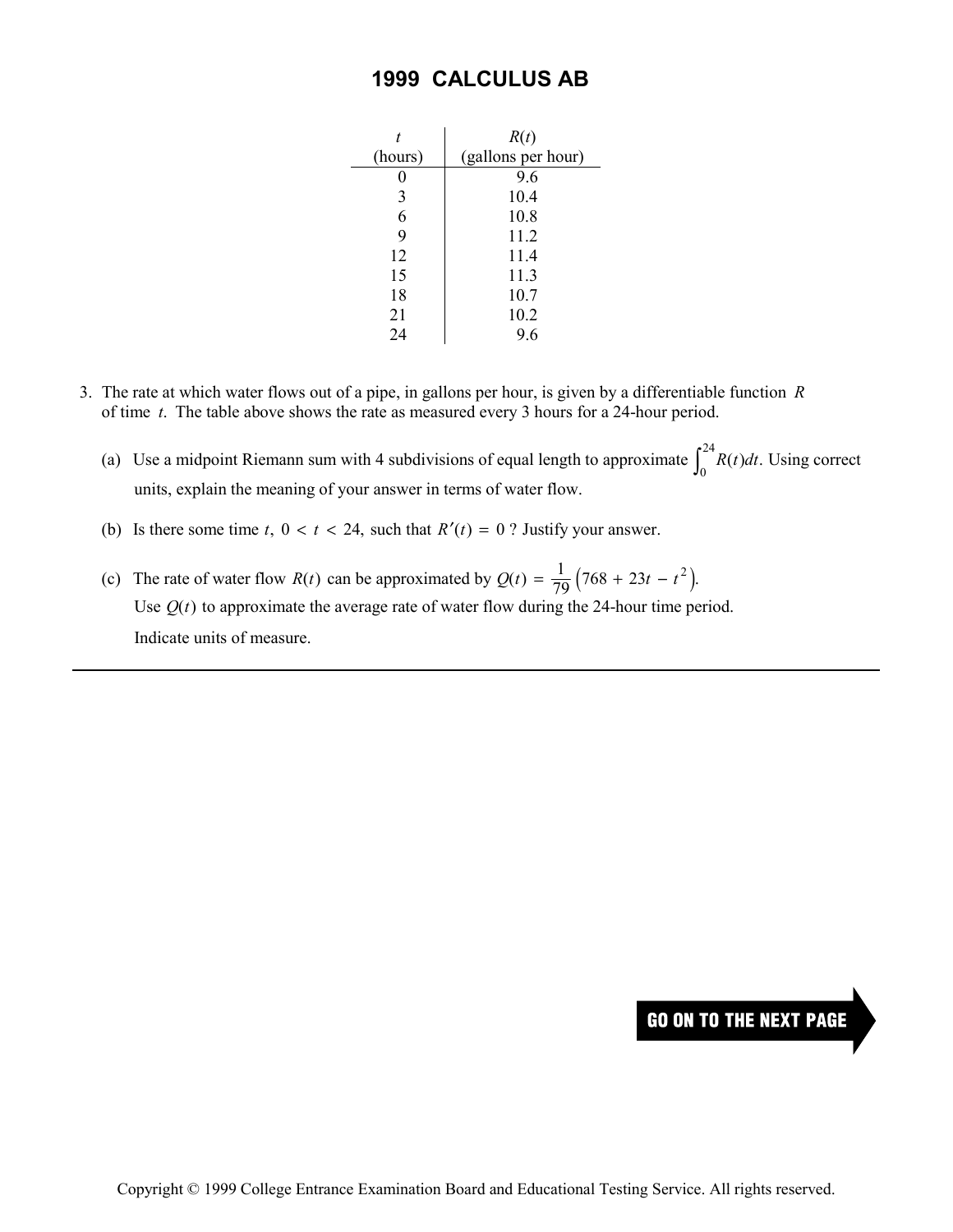### **1999 CALCULUS AB**

- 4. Suppose that the function f has a continuous second derivative for all x, and that  $f(0) = 2$ ,  $f'(0) = -3$ , and  $f''(0) = 0$ . Let *g* be a function whose derivative is given by  $g'(x) = e^{-2x}(3f(x) + 2f'(x))$  for all *x*.
	- (a) Write an equation of the line tangent to the graph of  $f$  at the point where  $x = 0$ .
	- (b) Is there sufficient information to determine whether or not the graph of *f* has a point of inflection when  $x = 0$  ? Explain your answer.
	- (c) Given that  $g(0) = 4$ , write an equation of the line tangent to the graph of *g* at the point where  $x = 0$ .
	- (d) Show that  $g''(x) = e^{-2x}(-6f(x) f'(x) + 2f''(x))$ . Does *g* have a local maximum at  $x = 0$  ? Justify your answer.

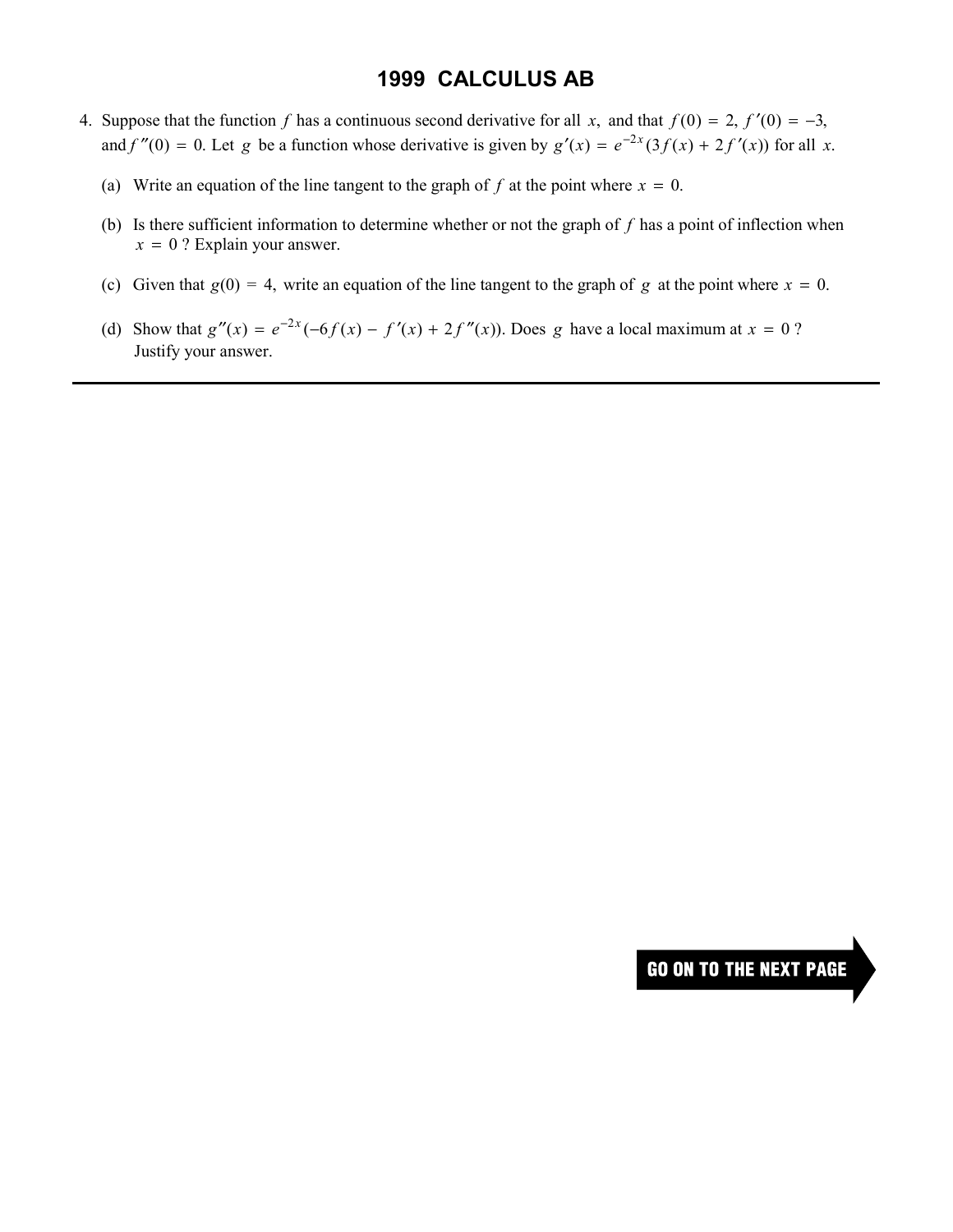

- 5. The graph of the function *f*, consisting of three line segments, is given above. Let  $g(x) = \int_0^x f(t)dt$  $f(x) = \int_{1}^{x} f(t)dt.$ 
	- (a) Compute  $g(4)$  and  $g(-2)$ .
	- (b) Find the instantaneous rate of change of *g*, with respect to *x*, at  $x = 1$ .
	- (c) Find the absolute minimum value of  $g$  on the closed interval  $[-2, 4]$ . Justify your answer.
	- (d) The second derivative of *g* is not defined at  $x = 1$  and  $x = 2$ . How many of these values are *x*-coordinates of points of inflection of the graph of *g* ? Justify your answer.

### **GO ON TO THE NEXT PAGE**